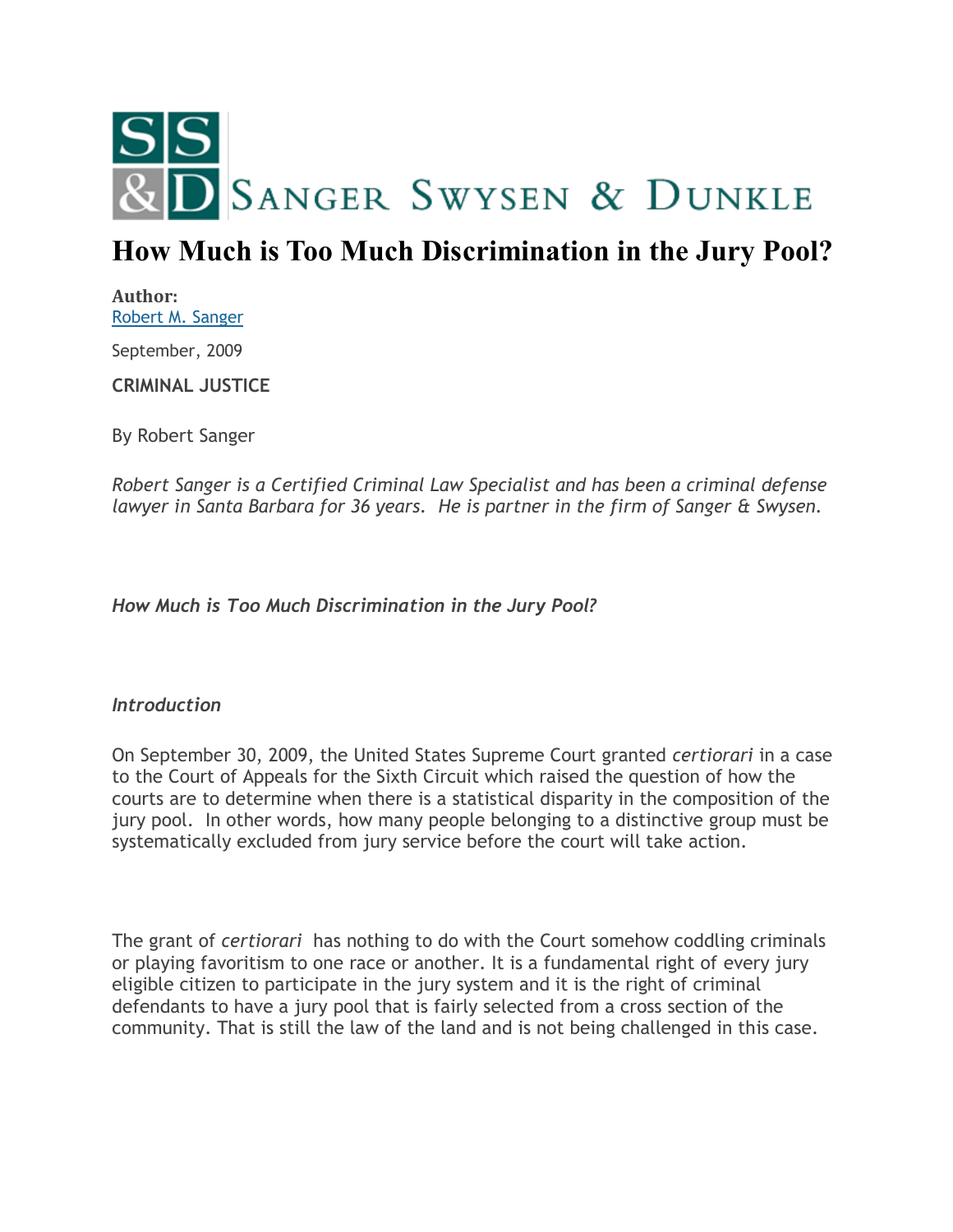What is at issue is the manner of determining whether there is enough of a statistical disparity to compel constitutional intervention. This is an issue which was, in 2004, before the California Supreme Court in a case which we litigated here in Santa Barbara. Review was granted by the California Supreme Court but dismissed as moot when the Jury Commissioner agreed to make changes to the system. There remains a split of authority, both within the California state courts and among the federal circuits, as disparity analysis to use.

## *The Three Prong* **Duren** *Test*

The United States Supreme Court in *Duren v. Missouri*, 439 U.S. 357 (1979), set forth the three prong test to be used to establish a prima facie violation of the fair-crosssection requirement: ". . . the defendant must show (1) that the group alleged to be excluded is a 'distinctive' group in the community; (2) that the representation of this group in the venire from which juries are selected is not fair and reasonable in relation to the number of such persons in the community; and (3) that this underrepresentation is due to systematic exclusion of the group in the jury-selection process." The burden then shifts to the government to establish that the selection process is constitutional.

The first prong is to show a distinctive (sometimes called, protected) group. Race is a distinctive group as is age and gender. Socioeconomic status may or may not be. The case in which the Supreme Court granted *certiorari*, *Berghuis v. Smith*, involves the systematic exclusion of Black citizens from the venire resulting in an all white jury in a Michigan murder trial. Blacks are a distinctive group and the first prong of *Duren* is not in issue.

The third prong, skipping momentarily skipping the second prong, requires showing that the under-representation is the result of a systematic exclusion. There need not be a showing of deliberate racial animus, just that the exclusion results from a systematic flaw in the jury recruitment process. In the case we litigated here in Santa Barbara (entitled *People v. Ballesteros* in the trial court and then *Blair v. Superior Court* in the Court of Appeals and California Supreme Court), the systematic issue involved "T-Codes" entered into the computer which purged names from the combined DMV and Voter Registration master lists. In the *Berghuis v. Smith* case, the issue was a questionnaire which allowed jurors to be excused if they claimed "child care, transportation or work." The Michigan Supreme Court did not squarely address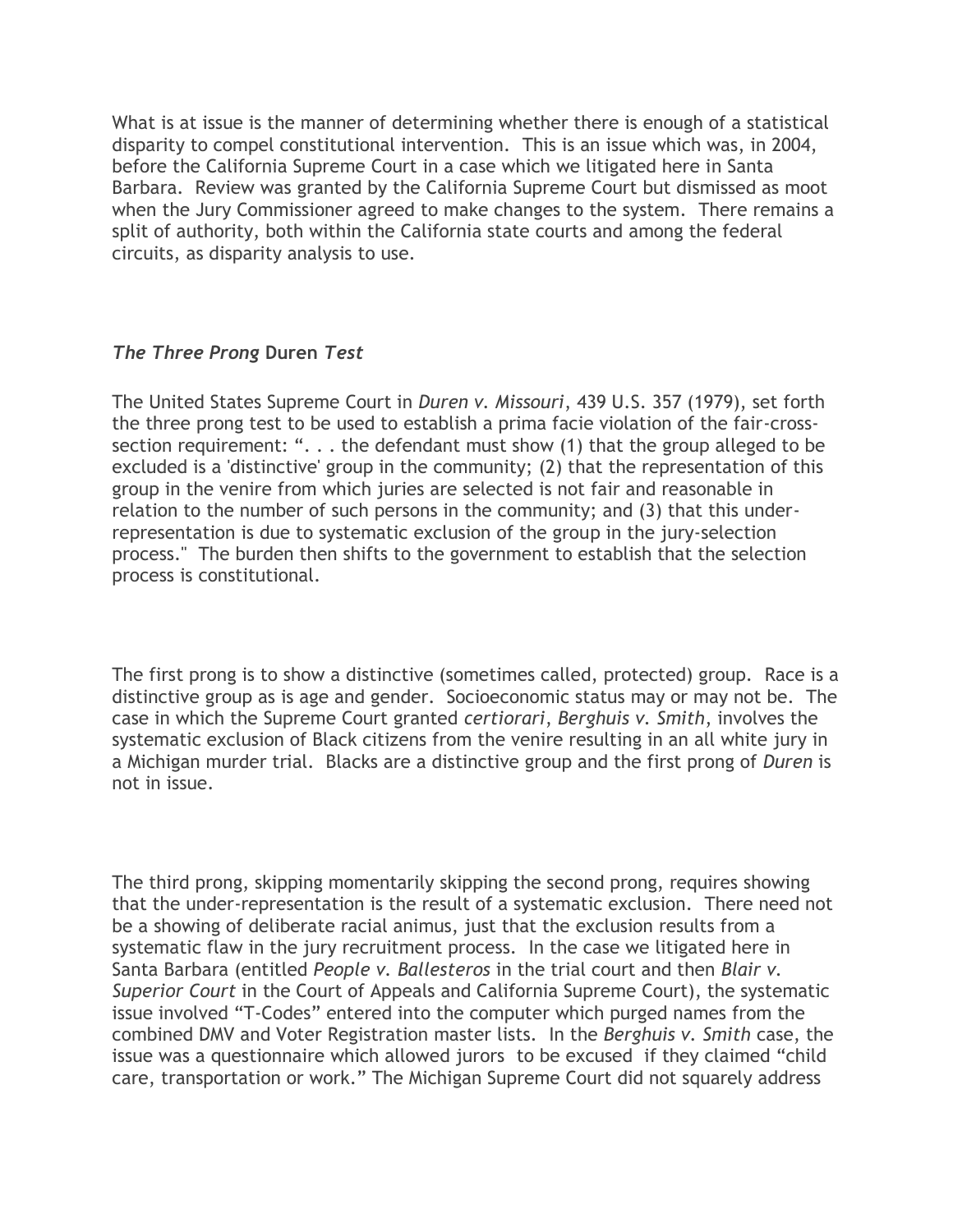this prong, but the Court of Appeals for the Sixth Circuit, found that such an option resulted in a systematic exclusion of Black jurors.

The second prong of *Duren*, however, seems to be the issue upon which *certiorari* is granted by the United States Supreme Court. It is the issue that has been briefed represents a split in the circuits. The second prong asks whether, regarding a distinctive group, there is a ". . . fair and reasonable in relation to the number of such persons in the community." It is those words which have prompted a long debate, one which the Supreme Court may finally decide this term.

The year before our *Ballesteros/Blair* case was pending review, the California Supreme Court, in *People v. Burgener* (2003) 29 Cal.4th 833, stated that the United States Supreme Court has "not yet definitively spoken on either the means by which disparity may be measured or the constitutional limit of permissible disparity." The Court in *Burgener* did not undertake to resolve it and we had hoped to do so in *Ballesteros/Blair*. It appears that the U.S. Supremes will now do so.

## *Absolute Disparity v. Comparative Disparity*

The question is whether the second prong of *Duren* is measured by a test of "absolute disparity," "comparative disparity" or otherwise The absolute disparity test may make sense in a population that contains a distinctive group which approximates 50%. For instance, while there are generally slightly fewer men in the general population than woman, it is close to 50-50. So a 10% absolute disparity in women being called for jury duty would mean that there would be 40% women compared to the total jury population but it would be a 20% disparity in the reduction of the number of women as a group.

The flaw is that absolute disparity, particularly with a fixed number like 10%, does not address discrimination as to distinctive groups whose absolute number in the population as a whole is relatively small. For instance, if the distinct group represents less than 10% of the population, the most blatant discrimination would never result in a remedy. Justice Kennard observed in a concurrence in the *Burgener* case that, "Even a 5 percent absolute disparity test would permit counties to adopt jury selection methods that systematically excluded Blacks in many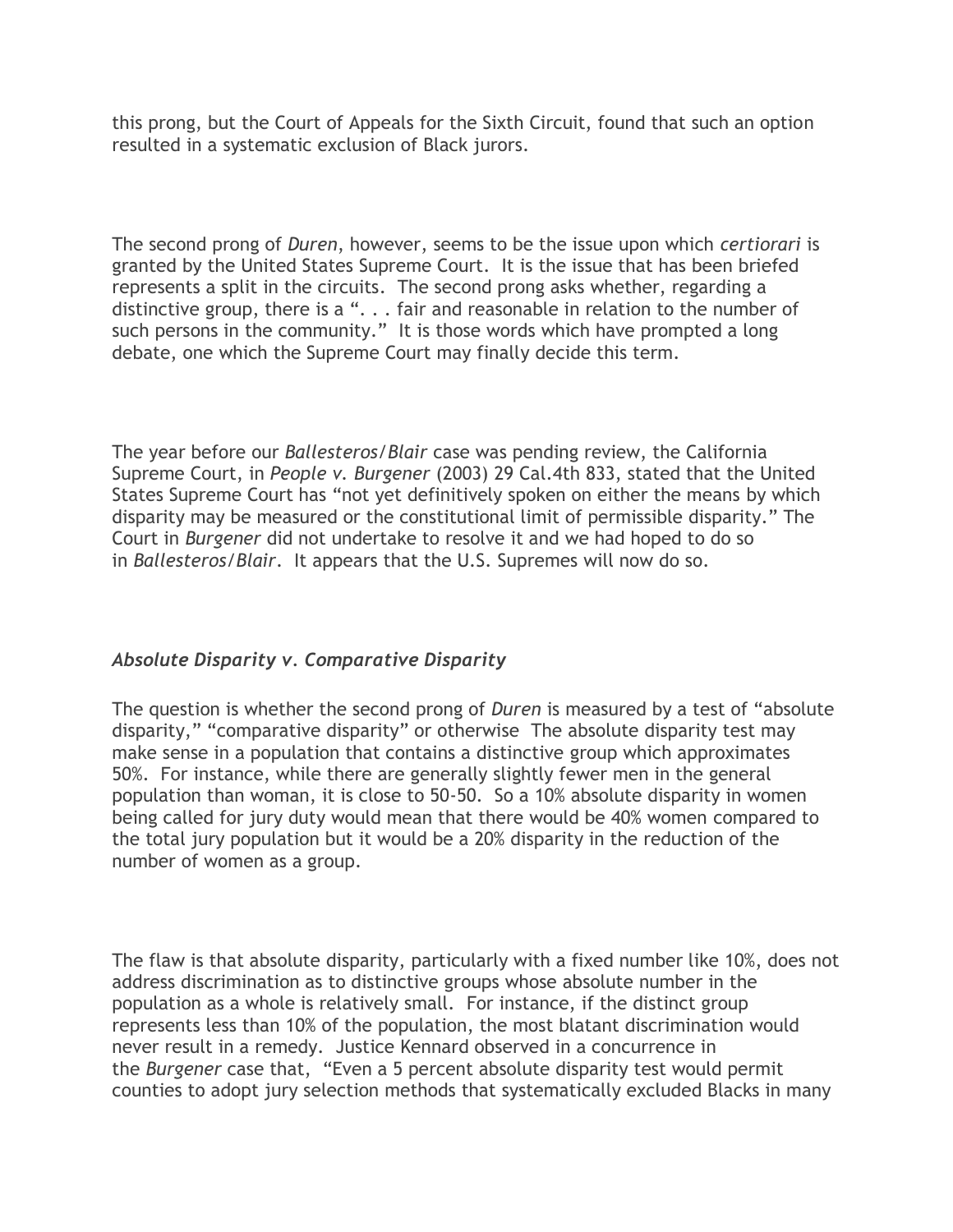California counties (including Riverside County), Asians in almost all counties, and Native Americans in every county, because these minorities comprise less than 5 percent of the county population."

The briefs before the United States Supreme Court in the *Berghuis v. Smith case acknowledge the same problem in Michigan. Respondent, the Defendant below, argues that, if the 10% absolute disparity test were adopted, defendants in only five Michigan counties could challenge the exclusion of Blacks, "while defendants in the remaining 78 counties would be mathematically barred from complaining."*

#### *The Remedies*

There are two ways to deal with the inadequacy of the absolute disparity analysis in satisfying the second prong of *Duren*. One is to use a method of comparative disparity which would analyze the reduction of the percentage of the distinctive group itself. Smaller populations would be protected against systematic exclusion. In the *Ballesteros/Blair* litigation, Judge Ochoa found that the Hispanic (the term used by the U.S. Census) jury eligible population in Santa Barbara County was 14.6% of the population but that only 8.8% ended upon the venire list. That means that there was a 40% underrepresentation of Hispanics by group but that 40% reduction of the group only represented 6 percentage points of the entire population. The comparative disparity analysis allows significance of this underrepresentation to be recognized.

The second remedy is to simply eliminate the second prong of *Duren*. There is no logical requirement that the systematic exclusion of a protected, distinct group from jury service is only objectionable if certain numbers or percentages are met. Under *Batson*, it is already a part of our jurisprudence that the improper exclusion of even one member of a protected group during *voir dire* requires reversal. There is no reason why this same prophylactic rule should not be imposed in the overall juror qualification process. In other words, the systematic exclusion of any members of a distinctive group shifts the burden to the government.

*Conclusion*